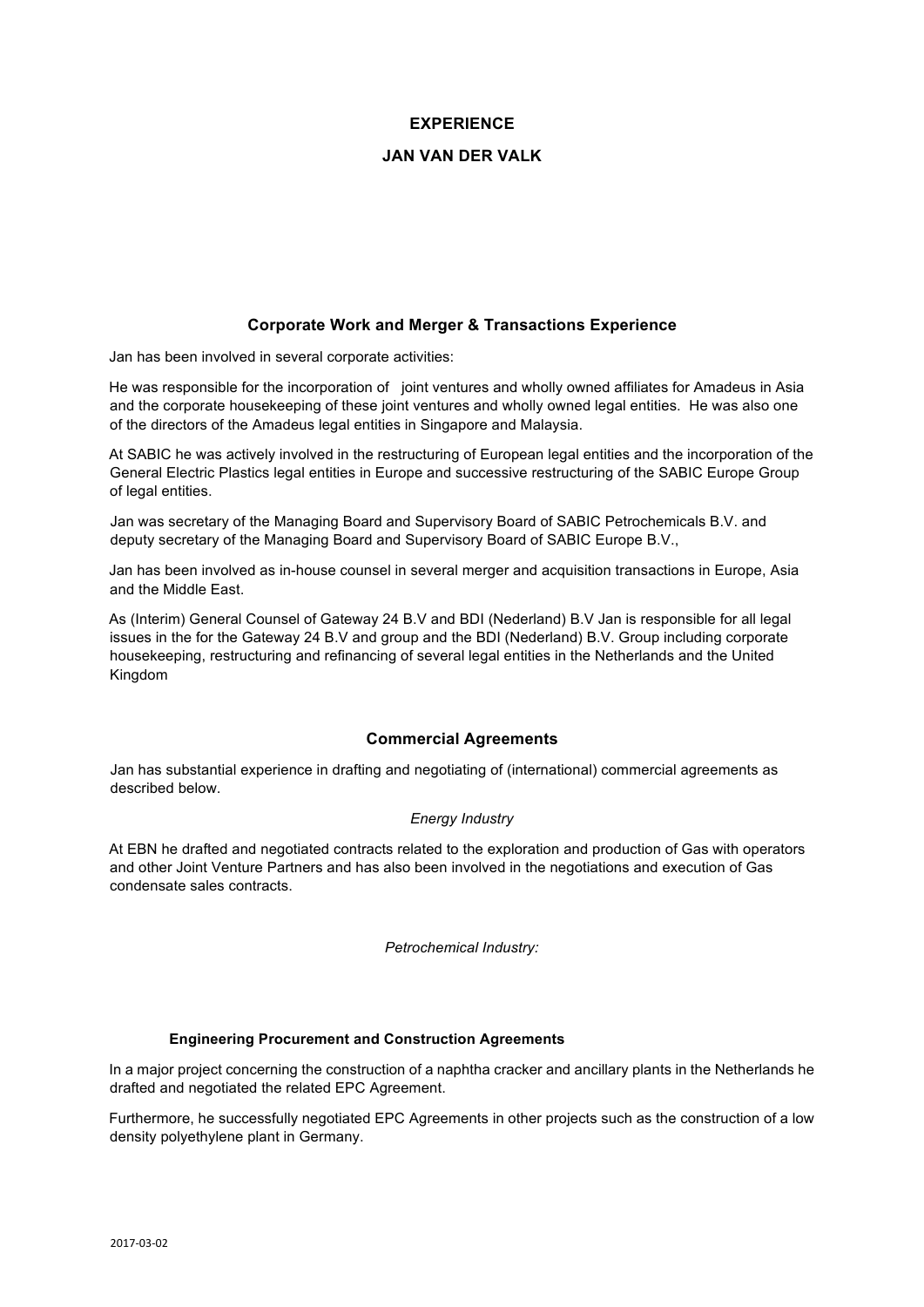#### **Operation and Maintenance Agreements**

For standard maintenance services and turnarounds of certain plants operation and maintenance agreements have been drafted negotiated and implemented.

### **Lease Agreements**

For the offices and warehouses on the site Chemelot Jan drafted and negotiated several lease agreements.

#### **Supply Change Management Polymers and Chemicals:**

As Jan was amongst other areas many years responsible for the legal services for the supply chain departments polymers and chemicals of SABIC in Europe, he has been involved in the drafting, negotiating and executing of the following -logistic operations related- agreements: transport services agreements, logistic services and warehouse agreements, freight forwarding agreements, time charter agreements, charter agreements, agreements facilitating the construction of LNG vessels for the transport of SABIC products and/or feedstock) and multimodal transport agreements (rail/ship/road).

### **Software license agreements, Technology License Agreements,**

Considering his work history at Amadeus Jan has also been responsible for the ICT department and in that context actively involved in the negotiations and execution of many software license agreements. He took a leading role in the execution of the Agreements with SAP for the establishment for SABIC of a global SAP platform and the Global License Agreement for the use of Microsoft Products by SABIC on a worldwide basis.

In order to use the technologies for the operation of a plant to be constructed or expanded Jan negotiated several technology license agreements with petrochemical technology providing parties.

## **Purchase Agreements**

Being responsible for the legal services for the procurement departments in Europe the SABIC Europe general purchase conditions have been drafted and updated from time to time by Jan including several relevant templates of framework purchase agreements. The negotiation and execution of individual purchase agreements and requested deviations from SABIC's general purchase conditions in Europe were conducted under the supervision and responsibility of Jan.

As Jan was the lead counsel for the global procurement department he had a global responsibility for the legal issues related to the drafting, negotiating and executing of global framework agreements.

He had a coordinating and supervising role for the lawyers advising the global procurement team through (i) ensuring and monitoring that the appropriate counsel was timely and actively involved in a global purchase transaction and (ii) establishing and maintaining a legal knowledge and know how sharing platform for the SABIC in house counsels in all SABIC regions. The first SABIC global purchase agreement templates have been drafted and implemented under his responsibility.

#### **Sales and Marketing Agreements**

For the sale of SABIC's polymer products he has drafted and implemented a new set of general conditions of sales and related framework supply agreements for all countries in Europe where SABIC is selling its polymer products. He has also been involved in the negotiations and execution of such agreements.

For three years Jan has been the chairman of the Centre of Excellence Commercial Contracts a knowledge and know how sharing platform for all SABIC in-house commercial lawyers, which has been established by him.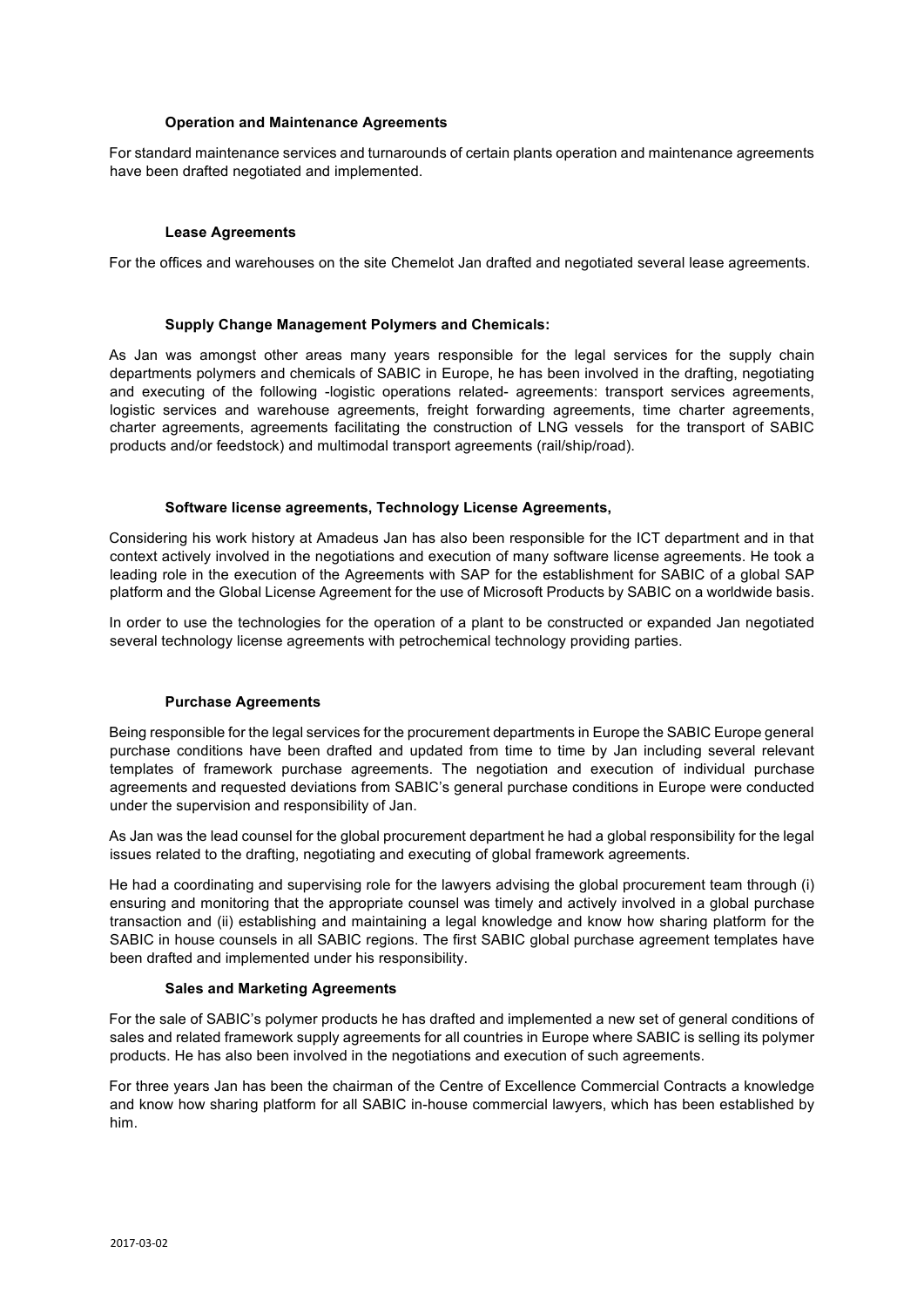### **Agency Agreements**

To support the sale and marketing of the products several agency agreements have been executed with third parties, joint ventures and wholly owned affiliates of SABIC.

### **Supply Change Management Polymers and Chemicals:**

As Jan was also responsible for the legal services for the supply chain departments polymers and chemicals in Europe, he has been involved in the drafting, negotiating and executing of the following -logistic operations related- agreements: transport services agreements, logistic services and warehouse agreements, freight forwarding agreements, time charter agreements, charter agreements and multimodal transport agreements (rail/ship/road).

## *ICT Travel Industry*

As Jan has been employed by Amadeus Global Travel Distribution from 1999-2005 (Madrid, Spain and Bangkok, Thailand) he has substantial experience with ICT related transactions.

One of the major ICT projects he was involved in is related to the outsourcing of the passenger management systems of British Airways and Qantas where he plaid a crucial legal role in the negotiations and execution of the ICT outsourcing agreement which was completed successfully after 12 months of hard work. Later he was also involved in other outsourcing transactions.

To ensure the continuation of the daily commercial operations of Amadeus it was important that the use of the Amadeus system (by both travel product providers and travel agents) was secured by solid agreements, which have been drafted and/or improved and where necessary negotiated by Jan during his employment at Amadeus. It consisted of the following agreements: participating carrier agreements (airlines), system user agreements; partner agreements, joint venture agreements; national marketing agreements and subscriber agreements.

#### *Healthcare industry*

During his employment at Roche Diagnostics GmbH, the majority of Jan's work consisted of drafting and negotiating license agreements, research agreements and cooperation agreements with universities in Germany and other countries.

## **Management Experience**

In Madrid Jan was the supervising manager of two junior legal counsels in the area of the Amadeus providers who distributed their travel related products through the Amadeus System.

Jan has set up the legal department for Amadeus for the region Asia Pacific at the regional headquarters in Bangkok with a team of lawyers hired locally.

As deputy of the director legal affairs at SABIC he was also involved in the management activities of the European legal department

# **Compliance**

Jan has been involved in compliance related activities including but not limited to drafting the company's code of ethics, developing web based training programs related applicable anti bribery regulations and more in general related to the company's code of ethics and in conducting training sessions on these subjects. He has also been involved in numerous compliance investigations related to anti bribery and related to code of ethics violation allegations**.** 

At SABIC part of Jan's responsibilities was compliance with environmental laws at the Site Geleen and Gelsenkirchen amongst which he handled legal issues with plant permissions,  $CO<sub>2</sub>$  Emission Trading System etc.

Recently Jan has completed an assignment at EBN B.V. (Energie Bedrijf Nederland) a state owned private limited company responsible for and involved in the exploration and production of Dutch gas where he was